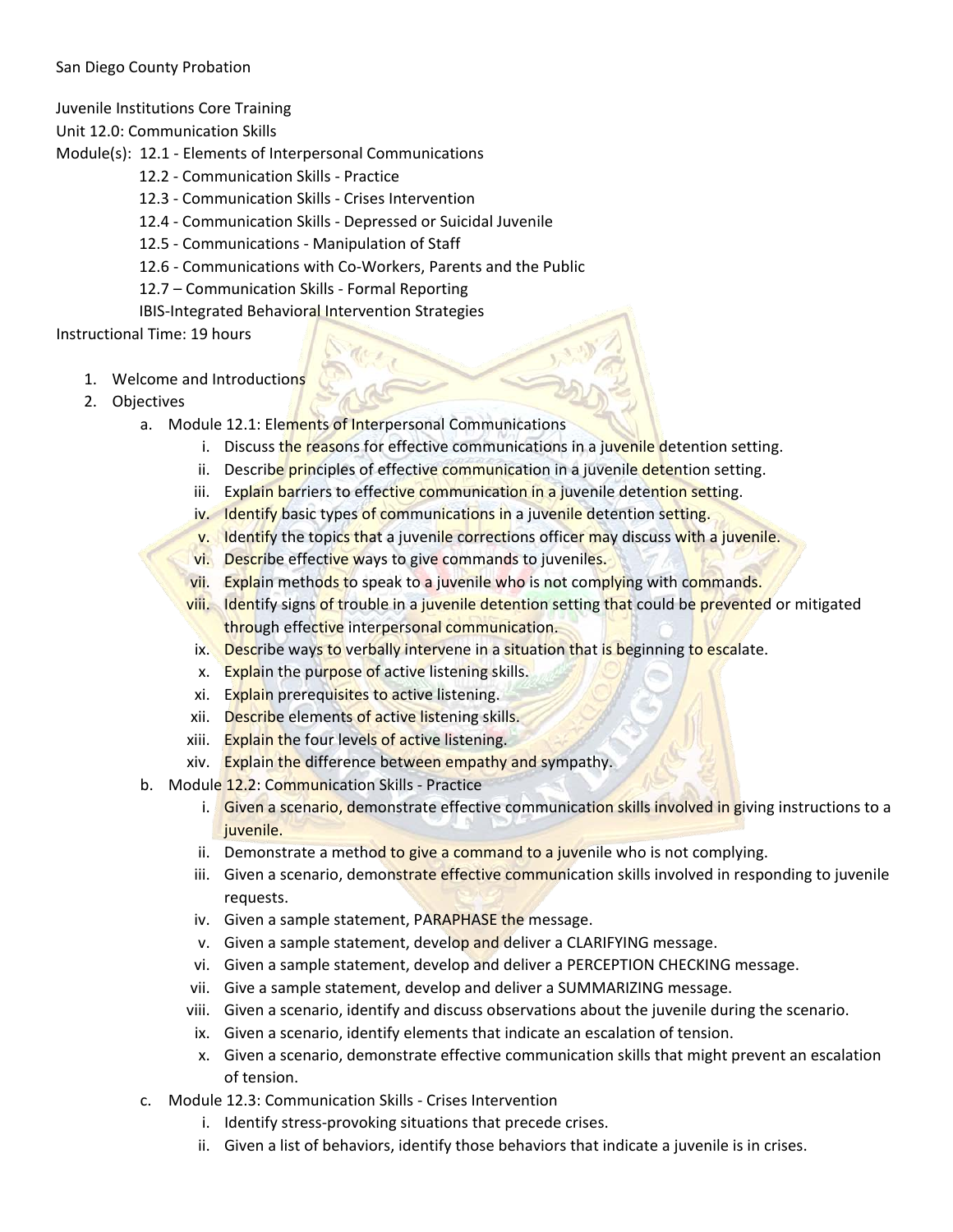- iii. Given a description of a crisis in which a juvenile is emotionally upset, demonstrate appropriate responses for the juvenile corrections officer to make.
- iv. Identify the consequences of improper handling of a juvenile in crises.
- v. Explain agency-specific procedures for requesting mental health services for juveniles in detention.
- d. Module 12.4: Communication Skills Depressed or Suicidal Juvenile
	- i. Identify the major signs of severely depressed and/or suicidal juveniles.
	- ii. Identify other signs of depressed and/or suicidal juveniles that might accompany the major signs, and/or indicate risk if significant change in patterns in patterns and/or intensity.
	- iii. Given a scenario, list basic questions staff might ask a juvenile who exhibits severely depressed and/or suicidal signs or other symptoms.
	- iv. Identify likely responses to questions that indicate need for protective action.
	- v. Practice comments a juvenile corrections officer can make to intervene when a juvenile exhibits severely depressed and/or suicidal intentions.
	- vi. Describe actions that a juvenile corrections officer should take when a juvenile indicates a severely depressed or suicidal condition.
- e. Module 12.5 Communications Manipulation of Staff
	- i. Describe the techniques and strategies juvenile detainees may use to manipulate staff.
	- ii. Identify the traits or situations in which juveniles profile staff members for manipulation.
	- iii. Given a scenario of manipulation, demonstrate appropriate responses.
	- iv. Identify appropriate actions when a juvenile corrections officer realizes he or she has been manipulated.
- f. Module 12.6: Communications with Co-Workers, Parents and the Public
	- i. Examine reasons to transfer relevant information to other shifts and/or supervisor.
	- ii. Demonstrate the following principles for calling and reporting to fellow juvenile corrections officers. Examples include: collect and provide thorough, clear and accurate information, use facts, do not exaggerate, panic or underemphasize and use proper communication systems.
	- iii. Given transcripts of interactions, identify the most appropriate means to communicate the information.
	- iv. In a simulation exercise, describe a serious incident to a co-worker.
	- v. Identify potential benefits of consistent communications with fellow juvenile corrections officers.
	- vi. Discuss the potential problems of communicating with fellow juvenile corrections officers in the presence of juveniles.
	- vii. Identify the principles for answering questions, requests from family members, the public and other agencies.
	- viii. Explain the importance of the parent(s)' roles in the rehabilitation of the juvenile.
	- ix. Identify possible problem situation with parental visits.
	- x. Identify typical problems that can occur during sibling visits.
	- xi. Identify problems that can occur during professional visits.
	- xii. Examine juvenile corrections officer's role as link between juvenile's condition, parents, and medical/mental health staff.
	- xiii. Identify issues a juvenile corrections officer should report to medical/mental health staff related to parental visits and contacts.
	- xiv. Examine the multi-disciplinary approval to providing medical/mental health care services in a juvenile detention setting.